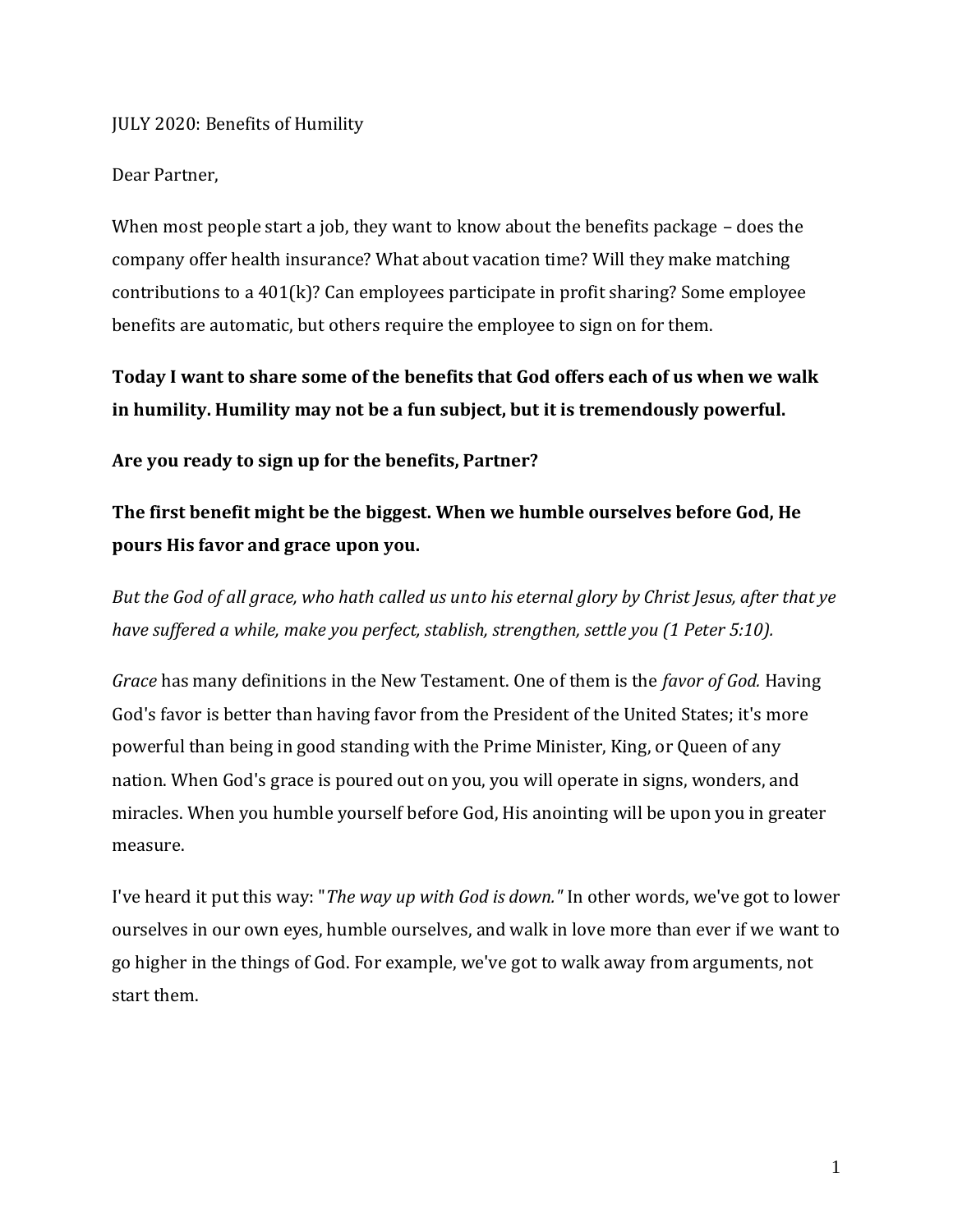**Partner, don't be moved by how people interpret your humility! Others may look at you on your bowed knee and assume that you are losing when in fact, you are winning!** 

Don't be concerned about defending your honor. Simply honor God, and He will exalt you in due time *(1 Peter 5:6).*

**The book of** *1 Peter* **is about suffering in the flesh so that the Spirit can manifest. Christian suffering, according to the Bible, isn't sickness, disease, or poverty.**

**The affliction we undergo as children of God is the pain our egos suffer when we obey God by lowering ourselves and our pride and love unlovable people.** 

**Partner, you know what I mean, don't you**? When someone talks smack about you, doesn't your flesh want to retaliate? You may want to smack them – and maybe not with your words alone – but when you resist the urge to get even, you grow and become more like God.

Peter wrote that becoming *perfect (mature)* in the things of God would help to *settle and strengthen us.*

**Partner, we're all growing in God's Word and His ways, so don't get impatient with yourself; just keep developing in faith, and you will care less about what others say and do.** As I've become more mature in God's Word, I've been able to let the verbal attacks of others roll off of me like water off a duck's back. Things that used to make me fly off the handle don't affect me anymore! Life is more peaceful, joyful, and blessed!

James confirmed that God blesses us with *more* when we humble ourselves.

*But he giveth more grace. Wherefore he saith, God resisteth the proud, but giveth grace unto the humble. (James 4:6)*

**You already have** *some grace,* **but as you humble yourself, God will give you more!**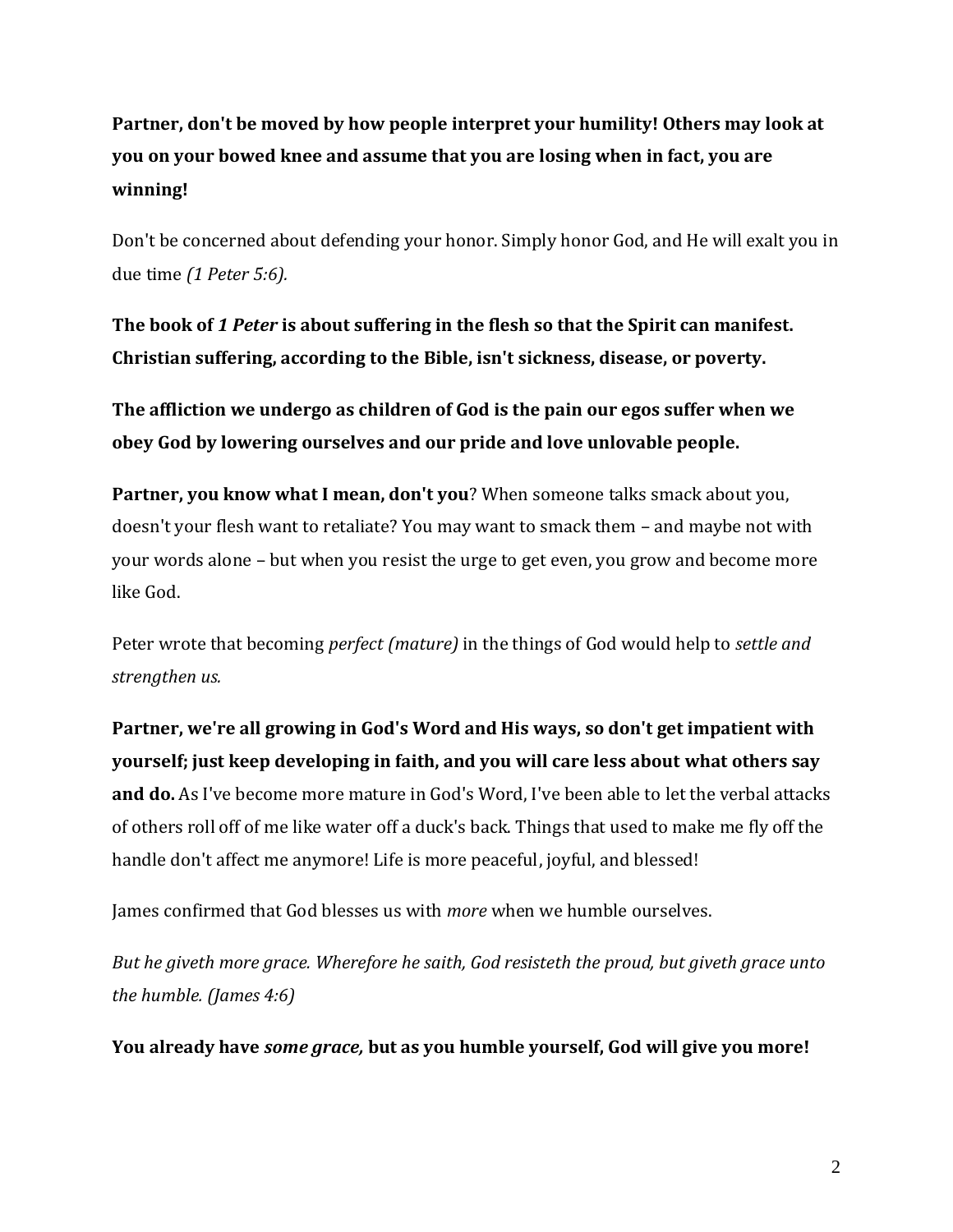If you want promotion, if you sincerely desire to live the vision God has placed in your heart, you won't get there through pride or contention. The way to the top is down on your knees.

### *Humble yourselves in the sight of the Lord, and he shall lift you up. (James 4:10)*

God doesn't promote based on education, experience, or appearance. He promotes people who have a servant's heart.

The principle of honor through humility runs throughout both the Old and New Testaments. For example, *Proverbs 29:23* says, *A man's pride shall bring him low: but honour shall uphold the humble in spirit*.

**The second benefit of humility is that it will help you stay calm even when others offend you or treat you wrong.** Jesus taught that we were to be like little children – meek, teachable, and quick to forgive.

*At the same time came the disciples unto Jesus, saying, Who is the greatest in the kingdom of heaven? And Jesus called a little child unto him, and set him in the midst of them, And said, Verily I say unto you, Except ye be converted, and become as little children, ye shall not enter into the kingdom of heaven. Whosoever therefore shall humble himself as this little child, the same is greatest in the kingdom of heaven (Matthew 18:1-4).*

Not long ago, I went to my 3-year-old grandson's soccer game. He scored six goals, and as impressed as I was by his performance, I was more fascinated by the children's attitudes. He and his little teammates would run up and down that field trying to kick the ball, but every once in a while, one of them would get knocked down. The little one would cry a bit, but soon got back up and into the game. The children didn't scream at the referee to call a foul like parents often do. They didn't hold grudges; they fell, but they wiped their tears and got back up!

**How do you react when someone knocks you down? What do you do when something happens to you that is unjust or unwarranted? Although we want life to be fair, we know that it isn't!**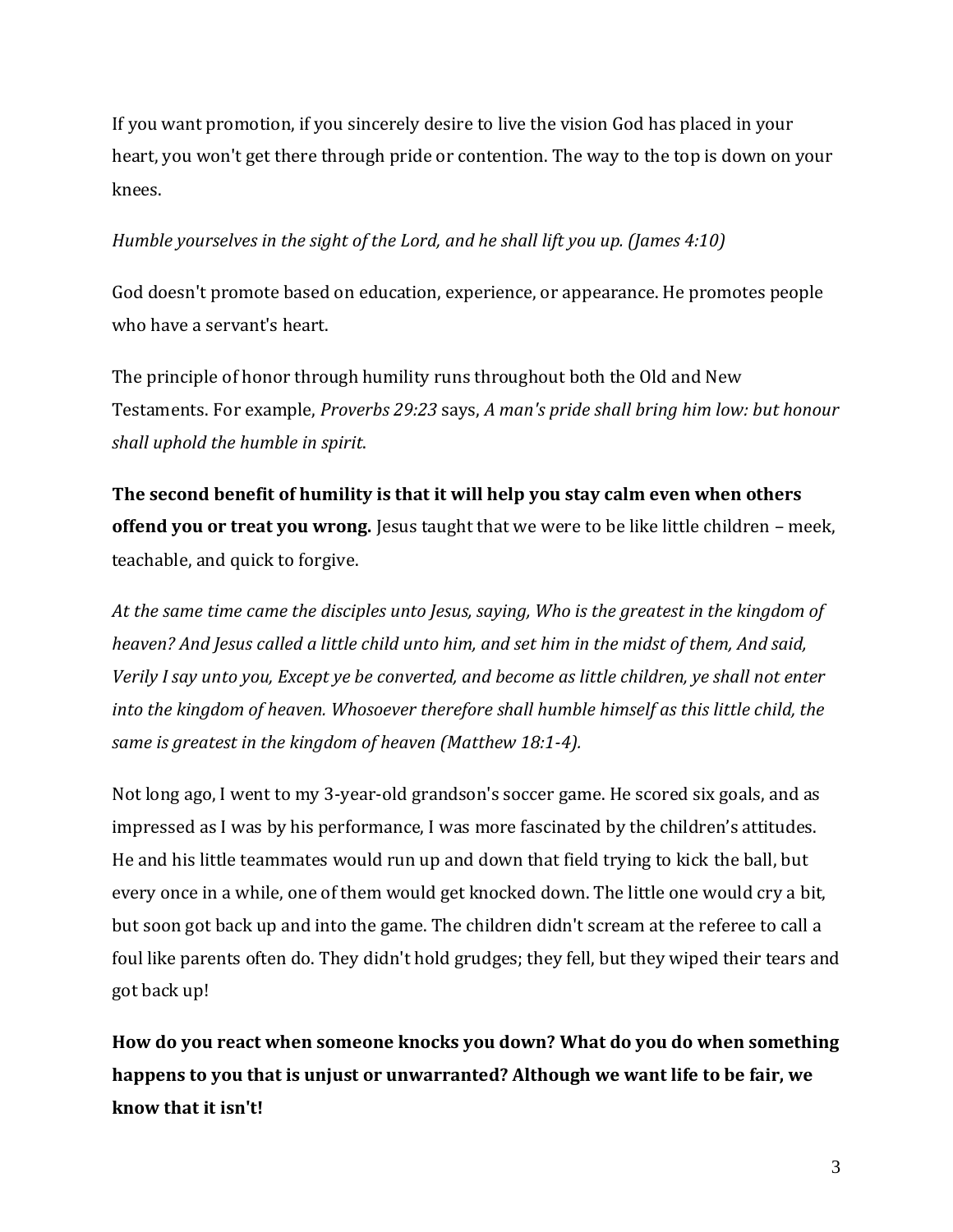# **Our response to inequities in life is a critical factor in determining how high we can go in God.**

*Galatians 5:16* tells us to walk in the Spirit so we won't fulfill the lusts of the flesh, but when someone unfairly accuses or attacks us, our flesh wants to rise up and fight!

Have you heard of *road rage?* I almost got into it once. An individual cut me off in traffic and then gave me an undistinguished symbol using his hands. Before I realized it, my flesh rose up as if I weren't even saved! My foot hit the gas, and I began to chase him down. Then the Holy Ghost said, *"What are you doing?"* 

Suddenly I came to myself. *"I'm a pastor. What was I going to do if I caught up with him? Was I going to jump out of the car and pound him?"* Seeking revenge would not have brought me higher; it would have taken me lower!

## **Partner, when we humble ourselves and trust God to correct injustices, He will protect us, always come through, lift us up, and promote us!**

If we don't keep a check on our hearts, religious pride can keep us from enjoying the benefits of God's grace. Have you ever run into anyone with a Pharisaical spirit like the prideful religious man Jesus described in the 18th chapter of Luke?

*Two men went up into the temple to pray; the one a Pharisee, and the other a publican. The Pharisee stood and prayed thus with himself, God, I thank thee, that I am not as other men are, extortioners, unjust, adulterers, or even as this publican. I fast twice in the week, I give tithes of all that I possess. And the publican, standing afar off, would not lift up so much as his eyes unto heaven, but smote upon his breast, saying, God be merciful to me a sinner. I tell you, this man went down to his house justified rather than the other: for every one that exalteth himself shall be abased; and he that humbleth himself shall be exalted (Luke 18:10-14).*

God exalted the publican for his humility. He admitted his sin and sought forgiveness. The Pharisee, who thought himself to be holier than other men, was humbled. No man was ever more spiritual than Jesus, and He humbled Himself to wash His disciples' feet!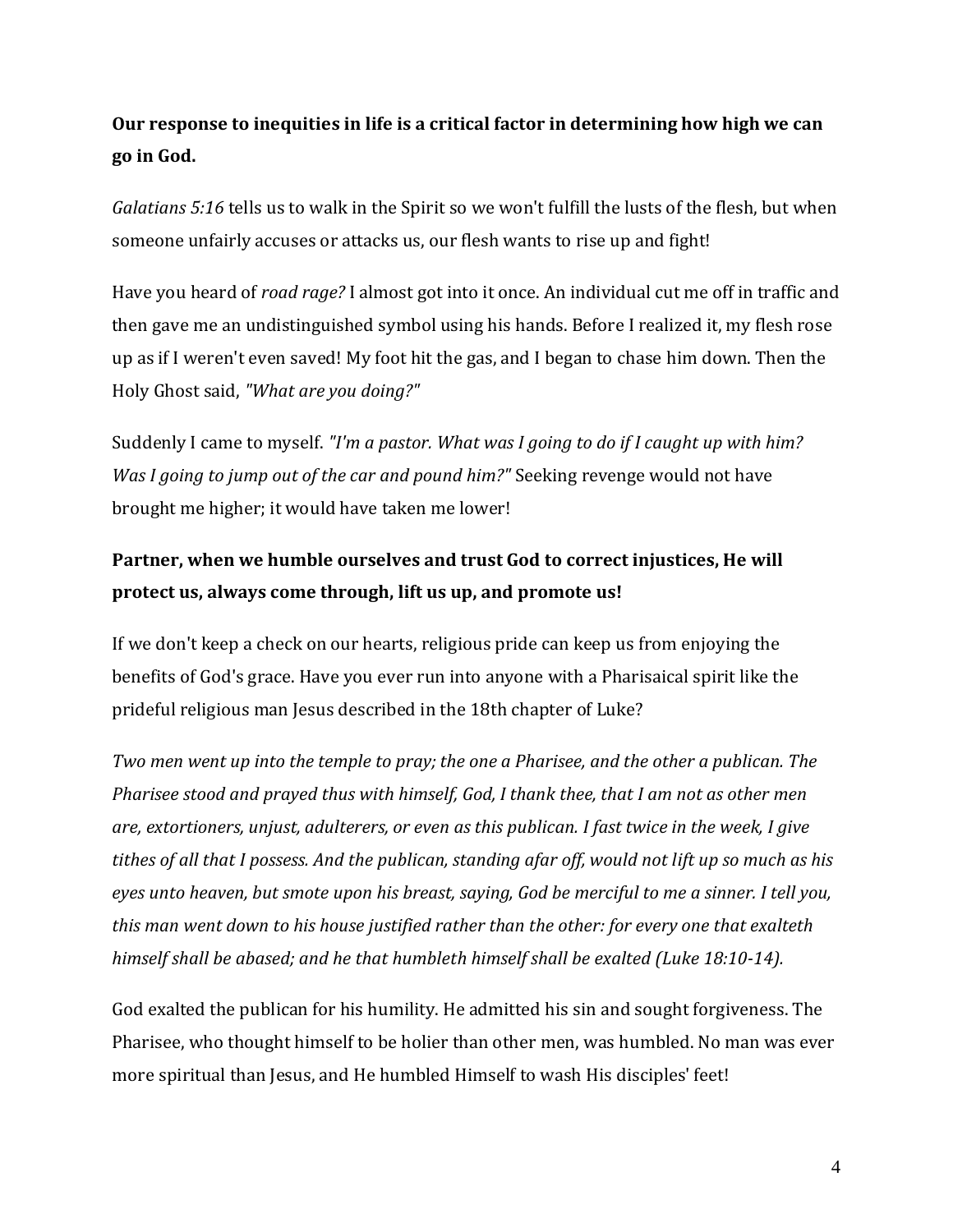*Jesus knowing that the Father had given all things into his hands, and that he was come from God, and went to God; He riseth from supper, and laid aside his garments; and took a towel, and girded himself. After that he poureth water into a bason, and began to wash the disciples' feet, and to wipe them with the towel wherewith he was girded. Then cometh he to Simon Peter: and Peter saith unto him, Lord, dost thou wash my feet? Jesus answered and said unto him, What I do thou knowest not now; but thou shalt know hereafter. Peter saith unto him, Thou shalt never wash my feet. Jesus answered him, If I wash thee not, thou hast no part with me. Simon Peter saith unto him, Lord, not my feet only, but also my hands and my head. Jesus saith to him, He that is washed needeth not save to wash his feet, but is clean every whit: and ye are clean, but not all. For he knew who should betray him; therefore said he, Ye are not all clean. So after he had washed their feet, and had taken his garments, and was set down again, he said unto them, Know ye what I have done to you? Ye call me Master and Lord: and ye say well; for so I am. If I then, your Lord and Master, have washed your feet; ye also ought to wash one another's feet. For I have given you an example, that ye should do as I have done to you. Verily, verily, I say unto you, The servant is not greater than his lord; neither he that is sent greater than he that sent him. If ye know these things, happy are ye if ye do them. (John 13:3- 17)*

I want you to note a few important things about Jesus' washing His disciples' feet. First, Jesus knew Who He was *(verse 3).* Jesus was the Word made flesh. He was with the Father in the beginning; all things were made by Him, and without Him was not anything made that was made. *(John 1:1-3).* Picture that moment! The Creator of the Universe lowered Himself to wash Philip's, Peter's, John's, James' and even Judas' dirty, stinky feet!

### **Partner, when you know who you are in Christ, you won't be threatened by serving others.**

When Peter tried to stop Jesus from washing his feet, Jesus told Him that he had to submit to receive the blessing from Jesus. **In other words, humility goes both ways. A certain level of humility is required to receive as well as to give.**